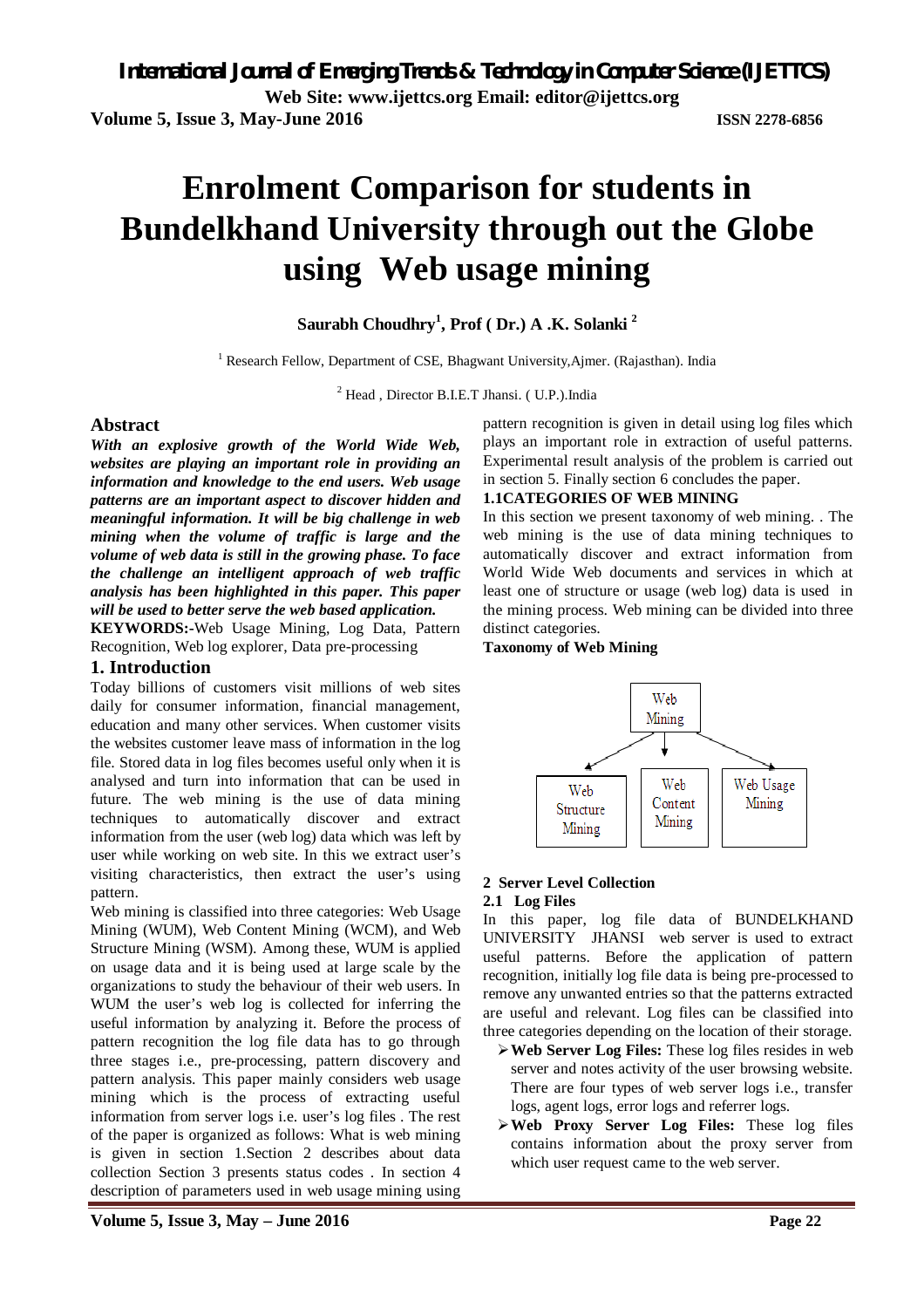# *International Journal of Emerging Trends & Technology in Computer Science (IJETTCS)* **Web Site: www.ijettcs.org Email: editor@ijettcs.org**

### **Volume 5, Issue 3, May-June 2016 ISSN 2278-6856**

**Client browser Log Files:** These log files resides in client's browser and to store them special software are used.

**2.2** Access log files at server side are the basic information source for Web usage mining. These files record the browsing behavior of site visitors. Data can be collected from multiple users on a single site. Log files are stored in various formats such as Common log [8] or combined log formats. Following is an example line of access log in common log format.

123.456.78.9-[25/Apr/1998:03:04:41-0500]

# "GET/HTTP/1.0" 200 3290

# **This line consist the following fields.**

- Client IP address
- User id ('-'if anonymous)
- Access time
- HTTP request method
- **.** Path of the resource on the Web server
- Protocol used for the transmission
- Status code returned by the server
- Number of bytes transmitted

There are mainly three types of log file formats that are used by majority of the servers.

**Common Log File Format:** It is the standardized text file format that is used by most of the web servers to generate the log files. The configuration of common log file format is given below in the box.

**Combined Log Format:** It is same as the common log file format but with three additional fields i.e., referral field, the user agent field, and the cookie field.

**Multiple Access Logs:** It is the combination of common log format and combined log file format but in this format multiple directories can be created for access logs.

# **3.Hypertext Transfer Protocol with Status code**

In this paper we are using error status of http code .Hypertext Transfer Protocol (HTTP) [9] is a standard method for transmitting information through the Internet. A Web is interconnections between hypermedia documents and these documents are delivered by hypertext transfer protocol. Transfer Control Protocol (TCP) work as a transport layer for hypertext transfer protocol to retrieve distributed hypermedia. HTTP is a very simple protocol. Initially a connection is established between client and server .Client issue a request to server .Server processes the request, returns a response and then closes the connection. A method (GET, PUT, POST, etc.) is used to get an object. HTTP request specifies a method, the object to which method is to be applied, and a string specify HTTP level (e.g. HTTP/1.0) that client can accept. Object types and methods the client or server supports

may be specified in MIME, RFC-822 format. A HTTP status code is returned by server to the client as a response. Such status codes of Hypertext Transfer Protocol are listed in [10].Some of them are 100(Continue), 200(OK), 300(Multiple Choice), 400(Bad Request), 403(Forbidden), 404(Not Found), 503(Out of Resources) etc. In this study we have mainly focused on 403,404 and 503 status codes.

# **4. Log Files Parameters**

Log files contain various parameters which are very useful in recognizing user browsing patterns.

Below is the list of some of the parameters.

- **User Name:** Identifies the user who has visited the website and this identification normally is IP address.
- **Visiting Path:** It is the path taken by the user while visiting the website.
- Path Traversed: It is the path taken by the user within the website.
- Time Stamp: It is the time spent by user on each page and is normally known as session.
- **Page Last Visited:** It is the page last visited by the user while leaving the website.
- **Success Rate:** It is measured by downloads and copying activity carried out on the website.
- **User Agent:** It is the browser that user uses to send the request to the server.
- **URL:** It is the resource that is accessed by the user and it may be of any format like HTML, CGI etc.
- **Request Type:** It is the method that is used by the user to send the request to the server and it can be either GET or POST method.

# **5. EXPERIMENTAL RESULT ANALYSIS**

Pattern recognition is defined as the act of taking in raw data and making an action based on the "category" of the pattern [12] or it can be defined as the process for observing patterns of interest (e.g. most used file type) from entire data (e.g. web server log data). Pattern recognition can also be used to make important decisions about the patterns. Finding or recognizing patterns from web logs requires the log data to go through three stages i.e., pre-processing, pattern discovery and pattern analysis to investigate the pattern of the file types accessed by the users during the browsing of the BUNDELKHAND UNIVERSITY JHANSI website. The results can be analyzed in terms of the following browsing patterns. Details of the user access log files that are used to analyze the user browsing patterns are shown below.Details of Log File used

# **Log File Details**

#### Log File Name BUNDELKHAND UNIVERSITY JHANSI-HTTP Logs

Log Duration and Data Range one months - Jul 01 to Jul 31(2013) Size of the Log File 20.7 MB gzip compressed, 205.2 MB uncompressed URL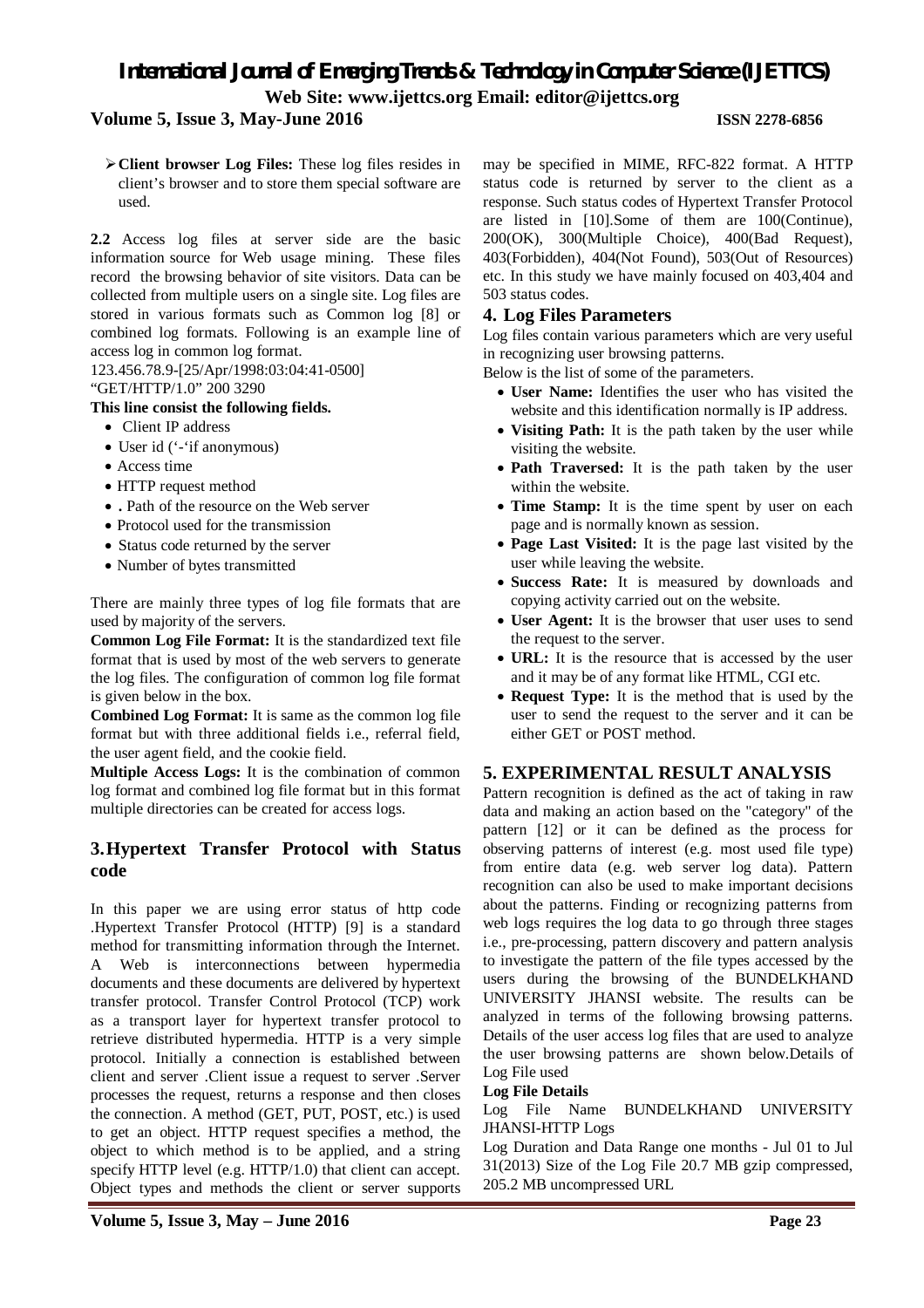# *International Journal of Emerging Trends & Technology in Computer Science (IJETTCS)* **Web Site: www.ijettcs.org Email: editor@ijettcs.org**

**Volume 5, Issue 3, May-June 2016 ISSN 2278-6856**

# ftp://ita.ee.lbl.gov/traces/BUNDELKHAND

UNIVERSITY JHANSI\_access\_log\_July2013.gz

Since the size of considered data is very huge and it is very difficult to represent in this paper, therefore we have taken very few data from the BUNDELKHAND UNIVERSITY JHANSI database. The sample of BUNDELKHAND UNIVERSITY JHANSI web log data is presented in the fig.1.

The stages used to carry out the experimental work on log file from BUNDELKHAND UNIVERSITY JHANSI web server using WLE tool to recognize important and useful patterns are explained as follows.

|  | Table 1 Summary for General Profile: Activity Statistics |  |  |  |  |
|--|----------------------------------------------------------|--|--|--|--|
|--|----------------------------------------------------------|--|--|--|--|

| <b>Unique IP</b>     | 272   |
|----------------------|-------|
| <b>Visitors</b>      | 555   |
| <b>Hits</b>          | 31576 |
| <b>Errors</b>        | 2980  |
| <b>Pages/Files</b>   | 180   |
| <b>Countries</b>     | 6     |
| <b>Entry Points</b>  | 34    |
| <b>Referrer site</b> | 1     |

#### **Summary of Activity**

#### **5.1 Pattern Discovery**

Pattern Discovery is used to extract patterns of usage from web data [13]. This method uses data mining techniques and algorithms to find out useful information. Knowledge extracted can be represented in many ways such as graphs, charts, tables, forms etc. Techniques used in pattern discovery are given as follows:

#### **5.1.1. Converting IP Address to domain name**

This Technique is useful in discovering important facts about the visitor such as Country of Visitor by looking domain name extension such as ".in" domain specifies that the user is from India. Finding such information about visitors helps in customizing website according to visitor's interest. In this study the log file is analyzed and results extracted are as follows.

- IP address (37.228.107.53) map to user from USA
- IP address (85.145.209.153) maps to user from EUROPE

• IP address(117.199.169.107) maps to user from INDIA

| Hosts - Web Log Explorer 6.51 (UNREGISTERED VERSION) |                      |                                     |             |            |        | $-6x$                     |
|------------------------------------------------------|----------------------|-------------------------------------|-------------|------------|--------|---------------------------|
| File Edit View Report Sub-reports Tools Help         |                      |                                     |             |            |        |                           |
| 5<br>$\frac{1}{2}$                                   | $\frac{1}{8}$<br>Ú   | $1347-203$ $-1347-203$ $-14$        |             |            |        |                           |
| Al Reports Favorite                                  | Ø                    | Hot                                 | T He        | Page Views | Badeth |                           |
| <b>Logiles</b><br>$\overline{1}$                     | Spiders              | $\sum \log  U $                     | 353         |            |        |                           |
| -C Sumay State                                       | <b>O All equests</b> | <b>U</b> UNREGISTERED VERSION       | Ш           | ₩          | ₩      |                           |
| - <b>RevLogliens</b>                                 | 0 Huan               | <b>3</b> 19216850.1 (LOCAL NETWORK) | 2002 17:723 |            |        |                           |
| G- I Trends State                                    | <b>Saides only</b>   | 117.199.169.107 (nde)               | 5911.903    |            |        |                           |
| - A Visitos Trend                                    | Response code        | $(1827113726)$ Inde)                | 39   268    |            |        |                           |
| - I Heavest Trend                                    | Successful           | 0 1221899277 (hóa)                  | 3201.013    |            |        |                           |
| - Bandvidt Trend                                     | Type agent           | 0 1121319926 (nóa)                  | 279 0 88%   |            |        |                           |
| <b>B-</b> Access Stats                               | 7 Broven             | 0 430.951 India                     | 260.084     |            |        |                           |
| PapelFlex                                            | 7 Download man.      | 0 111.93.160.218 (hdia)             | 18,0581     |            |        |                           |
| , ExterPoints                                        | Snideshobes          | 0 11720713520 (nda)                 | 120331      |            |        |                           |
| d Ext Ponts<br>Páto                                  | <b>TallOher</b>      | 0 1172203285 (nda)                  | 1210388     |            |        |                           |
| <b>A</b> Fle Types                                   |                      | 0 10620224.134 (hda)                | 11033       |            |        |                           |
| - <mark>C</mark> Folders                             | Goupa                | 37.228.107.53 (United States)       | 802731      |            |        |                           |
| - O Response Codes                                   | <b>O</b> Page:       | <b>6 12145 209.153 [Europe]</b>     | 70.23       |            |        |                           |
| $-\frac{1}{2}$ Grups                                 | <b>ZDavicets</b>     | 0 1172071206 (hóa)                  | 75 0 242    |            |        |                           |
| - O Vital Donaire                                    | <b>Z</b> hae         | 37.228.106.249 (United States)      | 72 0 23%    |            |        |                           |
| - I I R, paaneles                                    | <b>Old Ohen</b>      | 2 1172208050 (nda)                  | 71,023      |            |        |                           |
| - • Single UFIL palanelers                           |                      | 0 117.199.148.25 (hds)              | 70,023      |            |        |                           |
| G-+ Valor State                                      |                      | 0 1172392179 (nda)                  | 6102231     |            |        |                           |
| $-\frac{1}{2}$ Hots                                  |                      | 3 37.228 106.235 (United States)    | 6102031     |            |        |                           |
| $-\frac{1}{24}$ Value                                |                      | 3 37.228.107.186 (Linked States)    | 610.201     |            |        |                           |
| -W Courties                                          |                      | 3 223.118.125.35 (India)            | 50 OS       |            |        |                           |
| $-$ 0 Confinents                                     |                      | 0 117205114114 India                | 50181       |            |        |                           |
| $-\frac{1}{10}$ Uses                                 |                      | 27.7.220 95 (hóa)                   | 9014        |            |        |                           |
| A - o Referrer Stats                                 |                      | 0 117.199.147.126 India             | 5410.1731   |            |        |                           |
| Reference                                            |                      | <b>0</b> 117.199.172.125 India      | 510.1631    |            |        |                           |
| - <mark>S</mark> Releting Sites                      |                      | 0 106202111.177 Indel               | 40.631      |            |        |                           |
| $-\frac{\hbar}{\hbar}$ SeachEngines                  |                      | 0 117234106232 India                | 4010        |            |        |                           |
| Seach Phrases                                        |                      | 0 117.26.109.19 (hda)               | 4014        |            |        |                           |
| -C Seach Keywords<br>- TipLevelDonairs               |                      | 0 106205202208 Inde)                | 4,013)      |            |        |                           |
| - O Relering Sources                                 |                      | 3 77.107.271.64 (India)             | 4,0131      |            |        |                           |
| - O Releting Categories                              |                      | 0 117205116204 (nde)                | 4,0131      |            |        |                           |
| G + Use Agent State                                  |                      | 0 14195101.67 (nda)                 | 40131       |            |        |                           |
| <b>Collecting Systems</b>                            |                      | 3 37.228 107.96 (United States)     | 40131       |            |        |                           |
| <b>B</b> Breast                                      |                      | 11720511280 (hda)                   | 4101331     |            |        |                           |
| <u>Eccles C</u>                                      |                      |                                     |             |            |        |                           |
| Peaty                                                |                      |                                     |             |            |        | <b>NJV</b>                |
| 陋<br>J                                               | Ģ<br>٥               | Q<br>W<br>S                         |             |            |        | 2003<br>i140<br>1748-2015 |

### **HOST**

| heet<br>lë<br>h.<br>Ļ<br>j                                                                                                                                | Sabingoda<br>lat<br>hè<br>ÿ.<br><b>JIAN</b>                                                                            | $+ 01000$<br>ÿ                                                                                           | - 1<br>ы<br>ш                                                       |                                                 |            |         |
|-----------------------------------------------------------------------------------------------------------------------------------------------------------|------------------------------------------------------------------------------------------------------------------------|----------------------------------------------------------------------------------------------------------|---------------------------------------------------------------------|-------------------------------------------------|------------|---------|
| Alfreds Equite                                                                                                                                            | P                                                                                                                      | <b>Cum</b>                                                                                               | ü,<br>ŧ                                                             | ilar                                            | Free House | Intelli |
| 调制<br>Sanay Sak<br><b>In Lylin</b><br>imbia<br><b>Stanley</b><br>+ Aspet Toyl<br>- + fashib and<br>Associates<br>I.<br>Popular<br>$\frac{1}{2}$ Day Ports | (pin<br>í<br>Alegan<br>t han<br><b>Spinser</b><br>Tegova cole<br><b>luiseki</b><br>Ŧ<br>am<br><b>SHIP</b><br>/ Jackson | <b><i>UNIVERSITY</i></b><br>· DAY NOT<br><b>Vide</b><br>* Used Suite<br>1 legal<br>4 lap<br>· Seda Poste | Ш<br><b>PEGIN</b><br><b>CELL RD</b><br>MESS.<br>删块<br>11 A<br>MOZNI | Ш<br>710130<br>71 O.K<br>3433<br>耳肌<br>咖啡<br>別胸 | Ш          | W       |